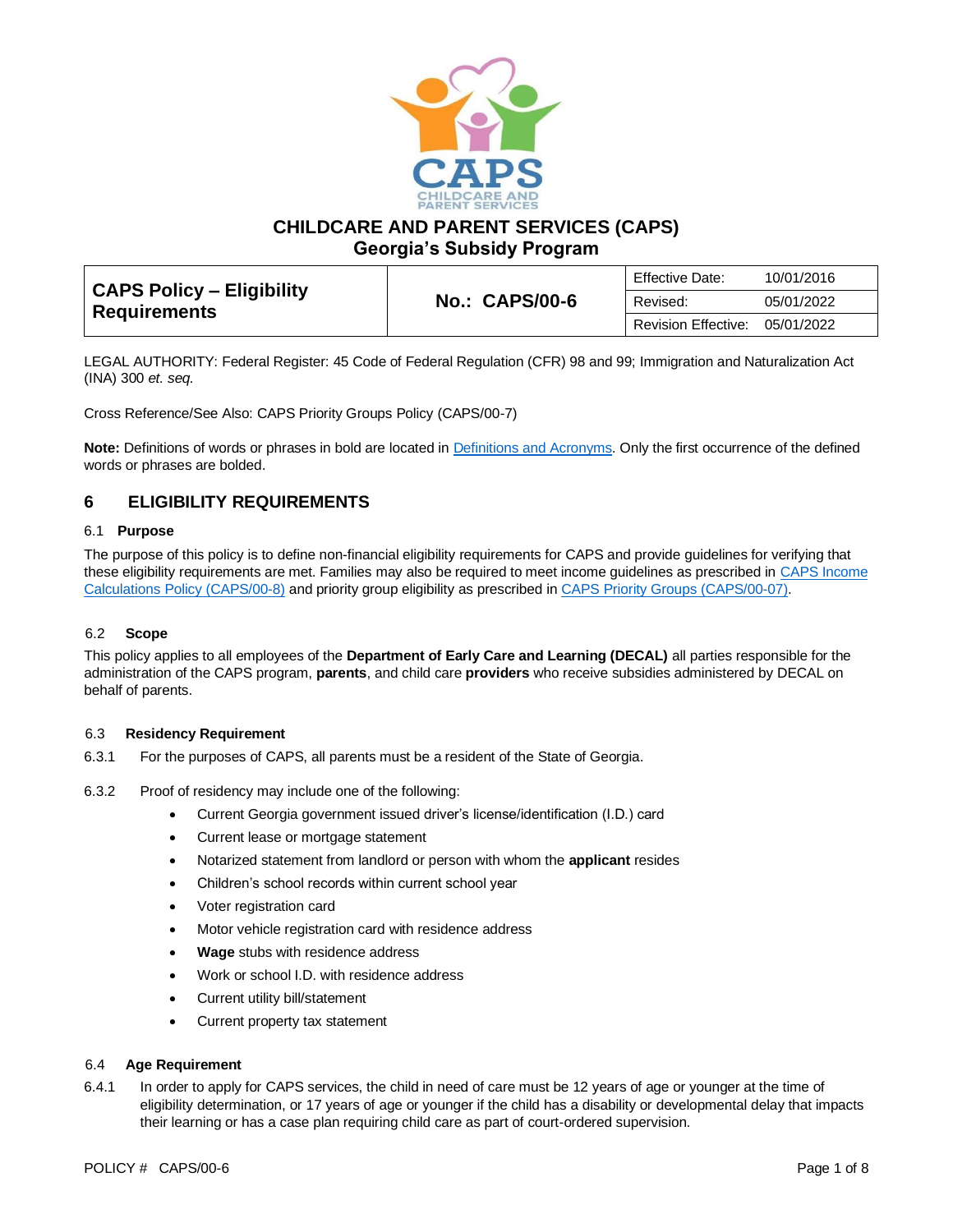| CAPS Policy – Eligibility<br><b>Requirements</b> |                       | <b>Effective Date:</b> | 10/01/2016 |
|--------------------------------------------------|-----------------------|------------------------|------------|
|                                                  | <b>No.: CAPS/00-6</b> | Revised:               | 05/01/2022 |
|                                                  |                       | Revision Effective:    | 05/01/2022 |

- 6.4.2 Proof of age may include one of the following:
	- Birth certificate
	- Court records
	- U.S. Passport
	- State issued I.D.
	- Hospital certificate of live birth
	- Immigration card
	- Social Security Administration records
	- Immigration court order
	- Homeland Security documents
- 6.4.3 Children 17 years of age or younger with a disability or developmental delay that impacts their learning or a court order for supervision may receive child care subsidies as long as all other eligibility requirements are met.
- 6.4.4 When a child turns 13 (or 18 with a disability or developmental delay that impacts their learning or court order for supervision), care will continue through the end of the **eligibility period**. During the redetermination process, CAPS staff will close any active scholarships for the 13 (or 18) year old child and proceed with eligibility for the remaining children needing care.

## 6.5 **Child's Citizenship Requirement**

- 6.5.1 A child who receives CAPS services must be a U.S. citizen or have established U.S. Citizenship and Immigration Services (USCIS) status as a lawfully admitted qualified alien.
- 6.5.2 For CAPS purposes, pursuant to the Immigration and Naturalization Act (INA), a child is a U.S. citizen if she or he meets one of the following:
	- Born in one of the 50 states, the District of Columbia, Puerto Rico, Guam, the U.S. Virgin Islands, or any U.S. territory, unless born to a foreign diplomat
	- Born abroad to two U.S. citizens and at least one of the parents lived in the U.S. prior to the child's birth
	- Born abroad in wedlock to one U.S. citizen and the individual was born on or after November 14, 1986, and the citizen's parent lived at least five years in the U.S. before the individual was born, and at least two of those five years in the U.S. were after the citizen's parent's fourteenth birthday; or the individual was born before November 14, 1986, and the citizen's parent lived at least ten years in the U.S. before the individual was born, and at least five of those ten years in the U.S. were after the citizen's parent's fourteenth birthday
	- Born abroad out of wedlock to a U.S. citizen father and the father had previously been physically present in the U.S. or one of its outlying possessions for a continuous period of one year
	- Born abroad out of wedlock to a U.S. citizen mother and the mother had previously been physically present in the U.S. or one of its outlying possessions for a continuous period of one year
	- Has fulfilled the requirements and completed the process of naturalization
- 6.5.3 Information regarding citizenship and naturalization can be found in the following sections of the Immigration and Naturalization Act (INA[\) https://www.uscis.gov/ilink/docView/SLB/HTML/SLB/act.html:](https://www.uscis.gov/ilink/docView/SLB/HTML/SLB/act.html) ACT 300 *et. seq.*
- 6.5.4 Beginning February 27, 2001, a foreign-born child, including a foreign-born adopted child, currently residing permanently in the U.S. automatically acquires U.S. citizenship if certain criteria are met. The criteria for automatically acquiring U.S. citizenship are as follows:
	- The child must have at least one U.S. citizen parent (by birth or naturalization)
	- The child must be 17 years of age or younger
	- The child must be currently residing permanently in the U.S. in the legal and physical custody of the U.S. citizen parent
	- The child must be a lawful permanent resident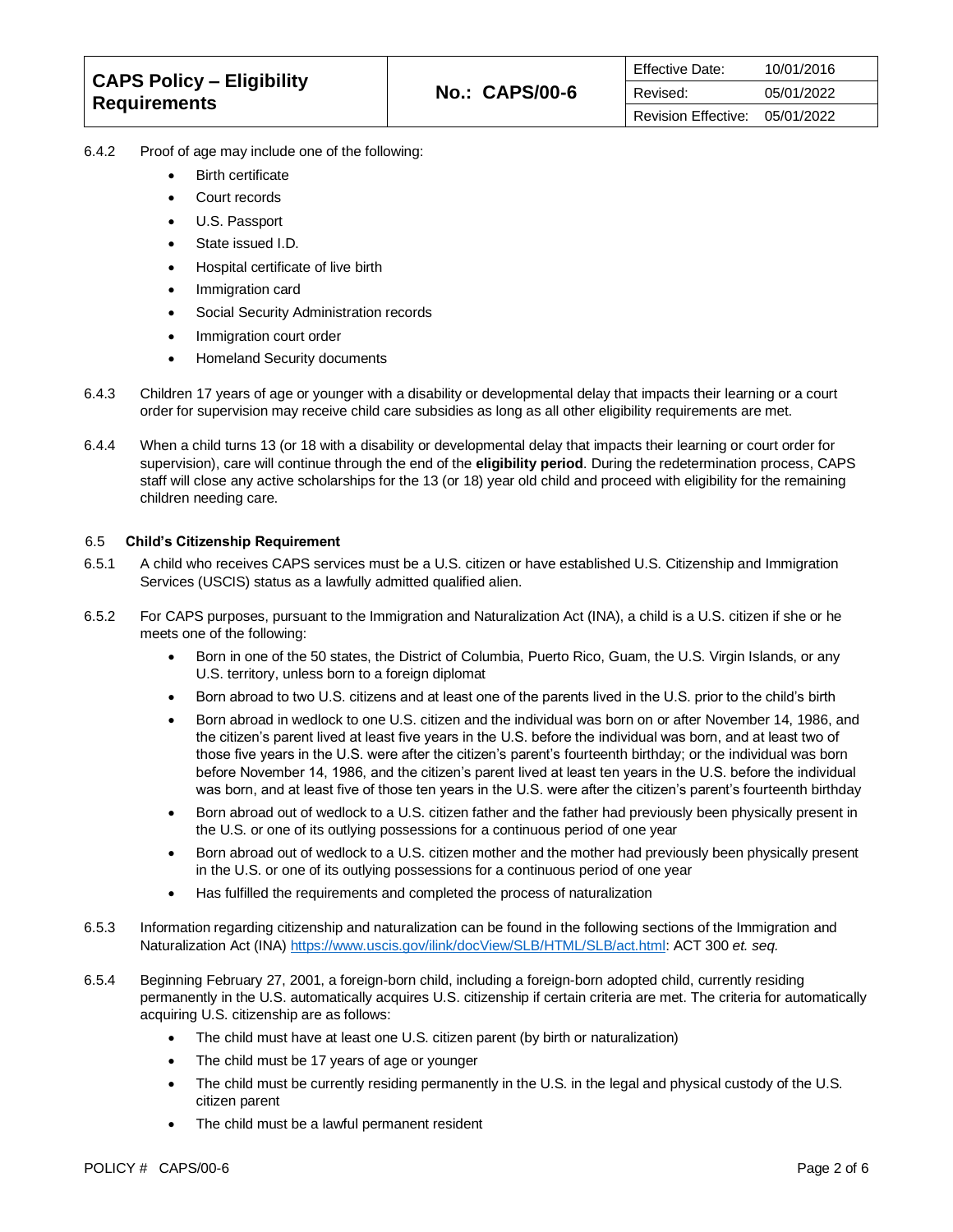| <b>CAPS Policy – Eligibility</b> |                       | Effective Date:     | 10/01/2016 |
|----------------------------------|-----------------------|---------------------|------------|
| <b>Requirements</b>              | <b>No.: CAPS/00-6</b> | Revised:            | 05/01/2022 |
|                                  |                       | Revision Effective: | 05/01/2022 |

- If adopted, the child must meet the requirements applicable to adopted children under immigration law
- 6.5.5 Acquiring citizenship automatically means that there is no need to apply for citizenship. A child, who was 17 years of age or younger and had already met all of the above requirements as of February 27, 2001, automatically acquired citizenship on that date. Children who did not meet all of the above requirements on that date will acquire citizenship automatically on the date the child meets all of the above requirements.

Refer t[o Appendix B](https://caps.decal.ga.gov/assets/downloads/CAPS/AppendixB-Citizenship%20Verification%20Procedures%20(SAVE).pdf) for the SAVE Verification Process, which is an inter-governmental information service initiative which verifies the immigration status of benefit applicants. The SAVE verification process allows for verification of the child's parent(s) thereby helping to determine if the child meets citizenship requirements.

- 6.5.6 CAPS can verify the citizenship for all children needing care using one of the following:
	- Birth Certificate
	- Certificate of Citizenship
	- Naturalization Certificate
	- Vital records
	- Report of Birth from Abroad of a U.S. Citizen
	- U.S. Citizen I.D. card
	- Passport
	- Consoler's report of birth
	- American Indian Card (first issued by USCIS in 1983)
	- Court records of parentage, juvenile proceedings, or **child support** indicating place of birth
	- Religious record of birth recorded in the U.S. or its territories within three months of birth
		- $\circ$  The document must show either the date of birth or the individual's age at the time the record was made.
	- Any document that establishes place of birth or U.S. citizenship, such as, records from Social Security Administration, Veterans Administration, local government agencies, hospitals, or clinic's record of birth or parentage
	- Early school records showing the date of admission to the school, the child's date and place of birth, and the names and place of birth of the parents
	- Census record showing the name, U.S. citizenship, or a U.S. place of birth and date of birth or age of the individual
	- Adoption finalization papers showing the child's name and place of birth in one of the 50 states, the District of Columbia, or a U.S. Territory.
- 6.5.7 If one of the above documents cannot be obtained, the following verification pertaining to the child's parent may be accepted:
	- Documents/records verifying a parent's US citizenship status
	- Evidence of civil service **employment** by the U.S. government before 06-01-76
	- Northern Marianna Primary I.D. Card (issued prior to 1986 and to applicants born prior to 11-03-86 by Immigration and Naturalization Service)
- 6.5.8 If a parent cannot provide at least one of the documents listed above to prove U.S. citizenship or legal alien status of the child, the child is not **eligible** for CAPS subsidies. A non-immigrant or undocumented alien child is not eligible for CAPS subsidies.
- 6.5.9 If a parent reports that the child is not a U.S. citizen or a qualified alien, or refuses to provide required verification documents, the child will not be eligible to receive CAPS services.
- 6.5.10 If verification of the child's citizenship is available from another state or federally recognized program, a copy of the automation/system screen indicating citizenship or alien status may be used and filed in the **case record**. If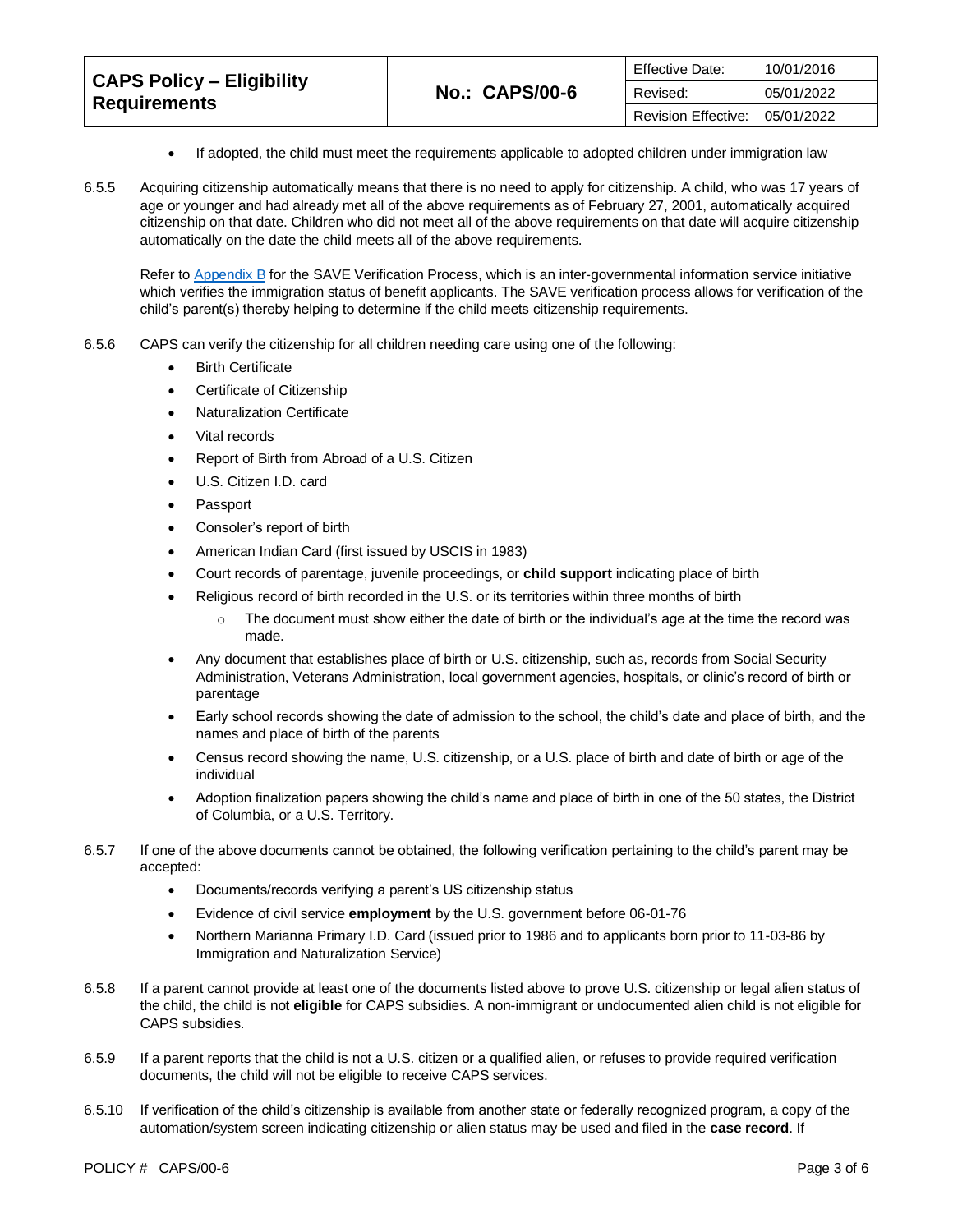| <b>CAPS Policy - Eligibility</b> | <b>No.: CAPS/00-6</b> | <b>Effective Date:</b> | 10/01/2016 |
|----------------------------------|-----------------------|------------------------|------------|
| <b>Requirements</b>              |                       | Revised:               | 05/01/2022 |
|                                  |                       | Revision Effective:    | 05/01/2022 |

verification of the child's citizenship was obtained from another state public agency, a fax/copy of the verification document may be accepted.

6.5.11 Families may receive up to an additional 90 calendar days to verify citizenship requirements. The 90 calendar days granted will not postpone the eligibility determination. However, if citizenship is not verified by the end of the 90-day period, the child for whom citizenship cannot be verified will be determined ineligible for ongoing child care assistance.

#### 6.6 **Child's Immunization Requirement**

- 6.6.1 Current immunizations are required for children to receive CAPS.
- 6.6.2 A Certificate of Immunization is not required to be present in the CAPS record for children enrolled in school settings, children receiving **Temporary Assistance for Needy Families (TANF)**, or children receiving care in licensed child care providers since these requirements are already met based on school/licensing and TANF requirements.
- 6.6.3 A Certificate of Immunization is required to be kept in the CAPS case record for all non-school aged children who are receiving care through an **informal provider**.
- 6.6.4 Families may receive up to an additional 90 calendar days to verify immunization requirements. The 90 calendar days granted will not postpone the eligibility determination. However, if immunization is not verified by the end of the 90 day period, the child for whom immunization cannot be verified will be determined ineligible for on-going child care assistance.

#### 6.6.5 **Exceptions to Immunizations**

Through Georgia law, the Department of Public Health allows for two types of exemptions from the immunization requirements: medical and religious. Each child must have one of two items on file – either a valid Georgia Immunization Certificate (Form 3231) or a signed, notarized statement, which is called an affidavit of religious exemption.

| <b>Exemption Type</b> | <b>Description</b>                                                                                                                                                                                                                                                                                                                           |
|-----------------------|----------------------------------------------------------------------------------------------------------------------------------------------------------------------------------------------------------------------------------------------------------------------------------------------------------------------------------------------|
| <b>Medical</b>        | Medical exemptions are used only when a child has a medical condition that keeps him from<br>А.<br>being able to receive a specific vaccine(s), not all vaccines.                                                                                                                                                                            |
|                       | B. A medical exemption must be marked on the Georgia Immunization Certificate (Form 3231). A<br>letter from a physician, Advanced Practice Registered Nurse (APRN), or physician assistant<br>(PA) attached to the certificate will not be accepted as a medical exemption. It must be marked<br>on the certificate.                         |
|                       | A physician, APRN, or PA must re-evaluate the need for a medical exemption at least once<br>C.<br>each year and issue a new certificate of immunization at that time. The date of expiration on<br>the section of the certificate marked "medical exemption" should be one year from the date of<br>issue and never be longer than one year. |
| <b>Religious</b>      | A. For a child to be exempt from immunizations on religious grounds, the parent or guardian must<br>furnish the school/child care facility with a notarized Affidavit of Religious Objection to<br>Immunization (DPH Form 2208).                                                                                                             |
|                       | The Affidavit of Religious Objection to Immunization form should be filed instead of the Georgia<br>В.<br>Immunization Certificate (Form 3231). The affidavit does not expire.                                                                                                                                                               |

Visit [http://dph.georgia.gov](http://dph.georgia.gov/) for forms that were referenced in section 6.6.5 and more information about immunizations.

### 6.7 **Proof of Identity**

- 6.7.1 Proof of identity of the parent is required for CAPS eligibility.
- 6.7.2 Identity may be verified by using one of the sources listed below. This list is not all inclusive and other documents may be accepted/considered on a case by case basis.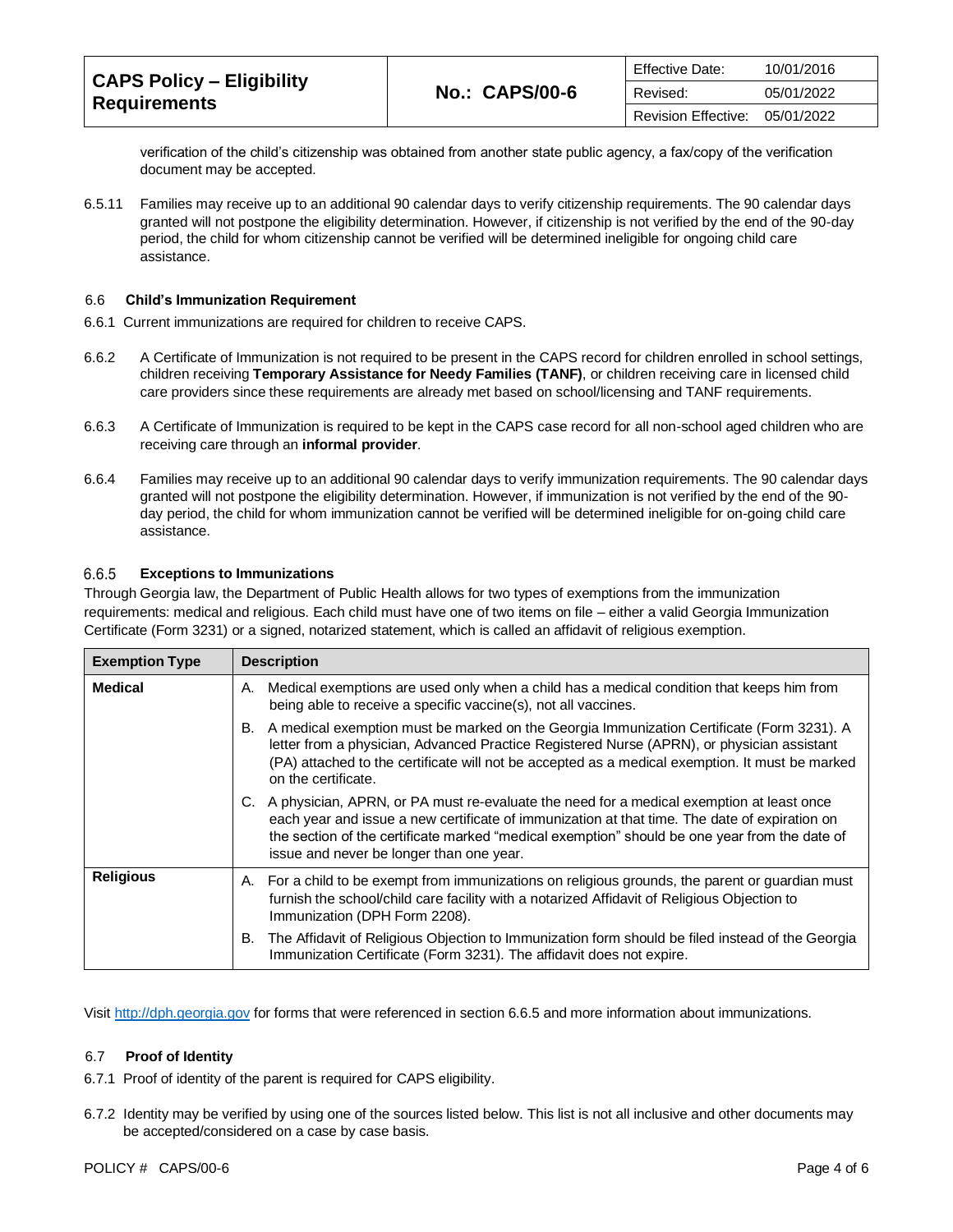| <b>CAPS Policy - Eligibility</b><br><b>Requirements</b> |                       | Effective Date:     | 10/01/2016 |
|---------------------------------------------------------|-----------------------|---------------------|------------|
|                                                         | <b>No.: CAPS/00-6</b> | Revised:            | 05/01/2022 |
|                                                         |                       | Revision Effective: | 05/01/2022 |

- Federal or state issued identification card
- Military issued identification card
- Current school identification card
- U.S. Passport
- Medicare/Medicaid recipient card
- Social Security award letter
- Declaration of citizenship
- Naturalization Certificate
- Voter Registration Card
- Work or school Visa

### 6.8 **State-Approved Activities**

- 6.8.1 To be eligible for CAPS services, the parent(s) must participate in one, or a combination of, the activities listed in this section. Most parents must participate in the stated activity for an average of at least 24 hours per week, except as noted in this policy.
	- 6.8.1.1 Parents 20 years of age or younger enrolled in middle or high school, adult education , early childhood education credential or training courses, **technical certificate of credit (TCC)**, **technical college diploma (TCD)**, education or training through **WorkSource Georgia,** associate degree or bachelor's degree program meet CAPS activity requirement and are exempted from the 24 hour weekly participation average.
	- 6.8.1.2 Parents 21 years of age or older who are not enrolled in middle or high school must participate in stateapproved activities for an average of at least 24 hours per week. The 24-hour per week requirement may be met with employment, education, or a combination of employment and education.
	- 6.8.1.3 Each credit hour (or hour of online or in-person coursework) for adult education (with confirmed course hours), **vocational training**, early childhood education credential or training courses, **TCC**, **TCD**, education or training through **WorkSource Georgia**, associate degree, and bachelor's degree programs equates to two hours of state-approved activity to account for study time. For example, six credit hours of education equates to 12 hours of state-approved activity.
	- 6.8.1.4 Parents 21 years of age or older enrolled in a self-paced (i.e., no confirmed instructional or online course hours) adult education or high school diploma program will be granted six credit hours, which equates to 12 hours of state-approved activity hours. The 12 hours will account for coursework and study time. Parents must supplement adult education and high school diploma enrollment with other state-approved activities (such as employment) to meet the 24-hour requirement.
	- 6.8.1.5 To promote continuity of care, **temporary changes** in state-approved activity do not affect eligibility. This includes any reduction in work or education hours as long as the parent is still working or attending a training or educational program.
	- 6.8.1.6 If the state-approved activity drops below the required hours outlined in this section during the eligibility period, the parent will remain eligible through the end of the eligibility period.
	- 6.8.1.7 If there are two parents in the family unit, each parent must meet the activity requirement and verification documents must be received for both parents.
	- 6.8.1.8 If there are two parents in the family unit and one is disabled and cannot provide care for the child, care may be authorized based solely on the eligibility of the non-disabled parent. Verification of the disabled parent's disability is required. Acceptable forms of verification include a statement from a licensed medical personnel or documentation from a state or federal agency.
- 6.8.2 **Employment** Participation in paid employment qualifies as a state-approved activity.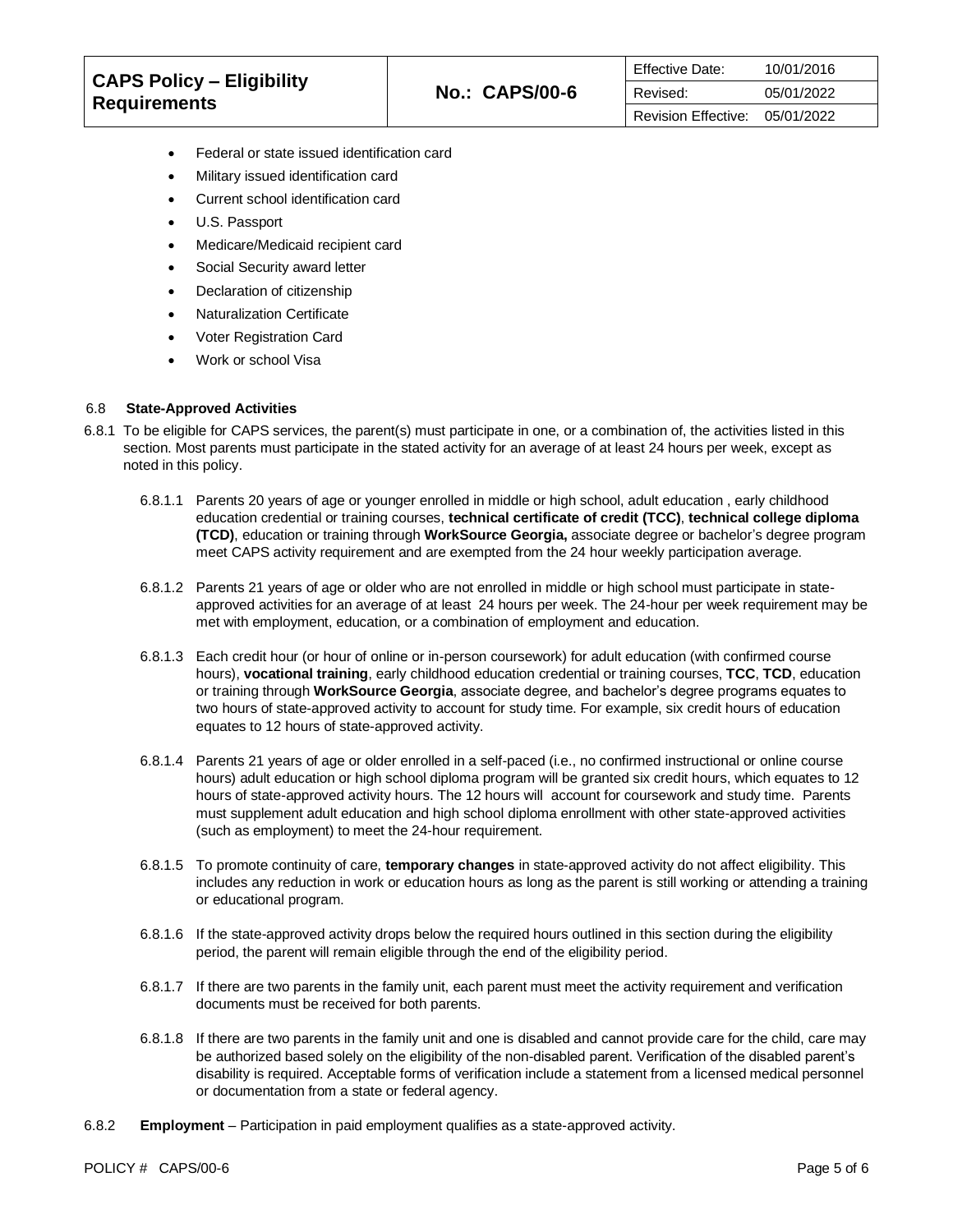| <b>CAPS Policy - Eligibility</b><br><b>Requirements</b> |                       | <b>Effective Date:</b> | 10/01/2016 |
|---------------------------------------------------------|-----------------------|------------------------|------------|
|                                                         | <b>No.: CAPS/00-6</b> | Revised:               | 05/01/2022 |
|                                                         |                       | Revision Effective:    | 05/01/2022 |

- 6.8.2.1 Employment includes the following:
	- Work that yields a W-2, W-9, or 1099 (including self-employment)
	- Work study when enrolled in vocational training, associate degree, or bachelor's degree programs
	- Other work performed for income not captured on a W2 including tips, commission, or cash-paying employment (including self-employment).
- 6.8.2.2 Volunteer work is only considered a state-approved activity for families who participate in required volunteer activities through Head Start and Early Head Start programs.
- 6.8.2.3 Acceptable forms of verification of hours for employment includes pay stubs, a letter from the employer on business letterhead, CAPS Self-employment Report [\(Appendix CC\)](https://caps.decal.ga.gov/assets/downloads/CAPS/Appendix_CC-Self%20Employment%20Report.pdf), CAP[S Employment Verification](https://caps.decal.ga.gov/assets/downloads/CAPS/AppendixF-Employment%20Verification.pdf)  [\(Appendix F\),](https://caps.decal.ga.gov/assets/downloads/CAPS/AppendixF-Employment%20Verification.pdf) or employer wage records.
- 6.8.2.4 Employment (including self-employment) hours will be calculated with the most recent four weeks of earnings and converted to a weekly amount.
- 6.8.2.5 If the pay frequency is in a manner other than a weekly basis, the following calculation will be applied to convert the hours to a weekly amount:

| <b>Pay Frequency</b>         | <b>Calculation</b>                       |                       |
|------------------------------|------------------------------------------|-----------------------|
|                              | Add hours for                            | Divide total hours by |
| Weekly                       | Most recent 4 pay periods/pay stubs      | 4                     |
| Bi-weekly (every other week) | Most recent 2 pay periods/pay stubs      |                       |
| Semi-monthly (twice a month) | Most recent 2 pay periods/pay stubs      | 4.3333                |
| Monthly                      | No addition required - use monthly hours | 4.3333                |

**Note:** For CAPS purposes, the pay frequency for self-employment is monthly**.** 

- 6.8.3 **Education**  Participation in middle or high school, adult education, vocational training, early childhood education credential or training courses, TCC, education or training through WorkSource Georgia, associate degree, and bachelor's degree programs qualifies as a state-approved activity, as described below.
	- 6.8.3.1 **Middle or High School** Enrollment in middle or high school qualifies as a state-approved activity.
		- A. Parents 20 years of age or younger enrolled in middle or high school have no additional activity requirement. If the parent is employed in addition to attending middle or high school, child care may be authorized to support both activities.
		- B. Parents 21 years of age or older enrolled in high school or a high school diploma program must supplement enrollment with other state-approved activities (such as employment) to meet the 24-hour requirement.
	- 6.8.3.2 **Adult Education**  Enrollment and participation in an adult education program qualifies as a statedapproved activity. These programs consist of High School Equivalency (HSE) courses which includes HiSET testing, General Equivalency Diploma (GED), and Career Plus HSE, Adult Basic Education (ABE), Adult Secondary Education (ASE), Integrated English Literacy and Civics Education (IELCE), and English as a Second Language (ESL).
		- A. Parents 20 years of age or younger participating in an adult education program have no additional activity requirement.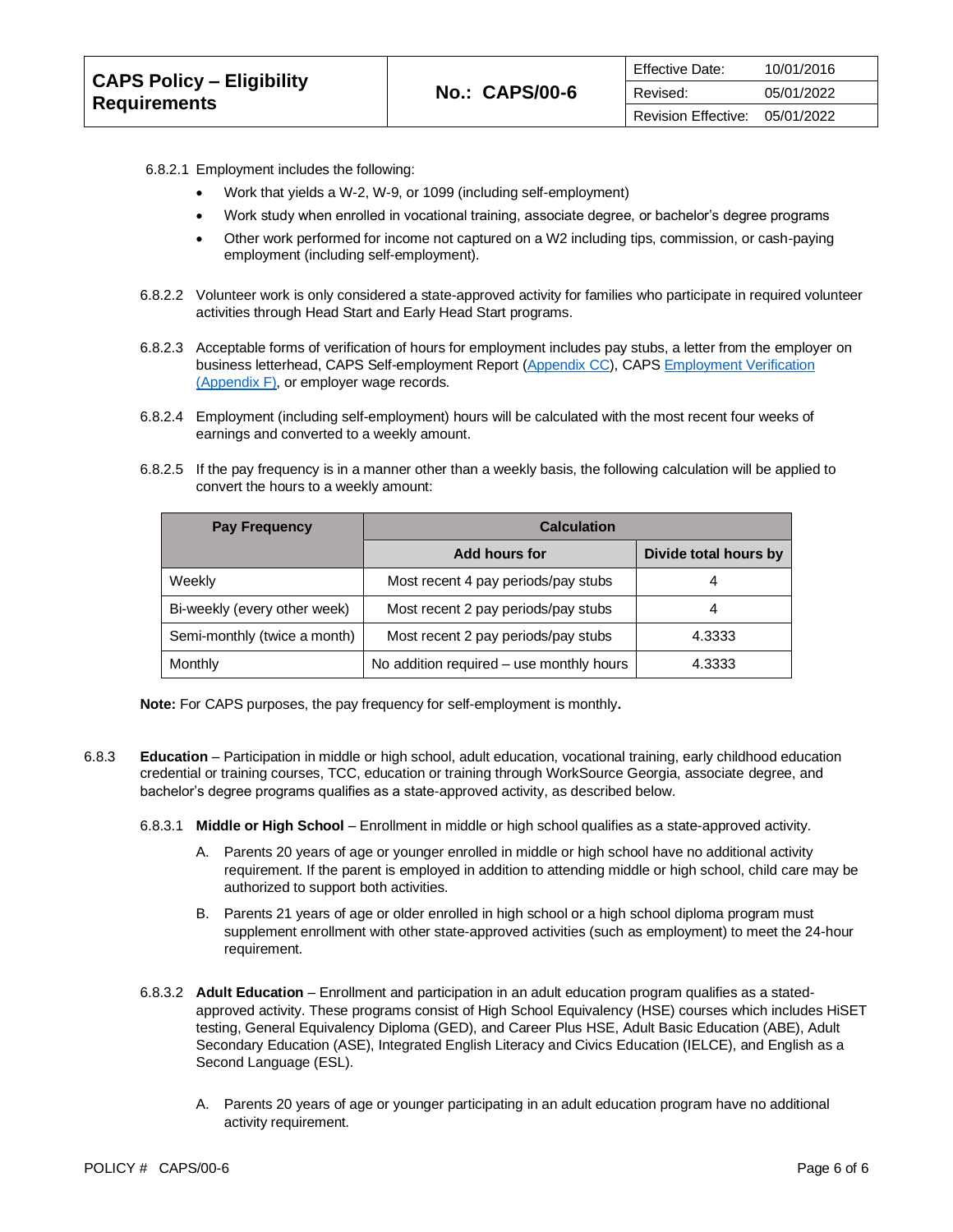| <b>CAPS Policy - Eligibility</b> |                       | <b>Effective Date:</b> | 10/01/2016 |
|----------------------------------|-----------------------|------------------------|------------|
| <b>Requirements</b>              | <b>No.: CAPS/00-6</b> | Revised:               | 05/01/2022 |
|                                  |                       | Revision Effective:    | 05/01/2022 |

- B. Parents 21 years of age or older enrolled in an adult education program must meet the 24-hour per week requirement. Parents with confirmed in-class instruction or online course hours may supplement adult education enrollment with other state-approved activities (such as employment) to meet the 24 hour requirement.
- C. Parents 21 years of age or older enrolled in a self-paced (i.e., no confirmed instructional or online course hours) adult education or high school diploma program must supplement adult education and high school diploma enrollment with other state-approved activities (such as employment) to meet the 24-hour requirement.
- 6.8.3.3 **Vocational Training** Enrollment and participation in vocational training programs (defined as educational programs that do not lead toward a college degree) qualifies as a state-approved activity. Vocational training may be completed through in-class instruction or online courses. Vocational training includes, but is not limited to, certificate and diploma programs. At DECAL's sole discretion, participation in vocational training programs at non-academic institutions may be considered for approval.
- 6.8.3.4 **Early Childhood Education** Enrollment and participation in early childhood education credential or training courses, such as **Child Development Associate (CDA),** qualify as a state-approved activity. The course work can be completed through in-class instruction or online courses.
- 6.8.3.5 **Technical Certificate of Credit (TCC)** Enrollment and participation in a TCC program qualifies as a stateapproved activity. TCC course work may be completed through in-class instruction or online courses.
- 6.8.3.6 **Technical College Diploma (TCD)** Enrollment and participation in a TCD program qualifies as a stateapproved activity. TCD course work may be completed through in-class instruction or online courses.
- 6.8.3.7 **Associate or Bachelor's Degree**  Enrollment and participation in an associate or bachelor's degree programs at an **Eligible Postsecondary Institution** as defined by the Georgia Student Finance Commission qualifies as a state-approved activity. (Se[e Appendix BB](https://caps.decal.ga.gov/assets/downloads/CAPS/Appendix_BB-HOPE%20Eligible%20Institutions.pdf) for instructions on how to confirm an institution's eligibility status.) Associate and bachelor's degree program may be completed through in-class instruction or online courses.
- 6.8.3.8 For adult education (with confirmed course hours), vocational training, early childhood education credential or training courses, TCC, education or training through WorkSource Georgia, associate degree, and bachelor's degree programs, each credit hour (or hour of online or in-person coursework) equates to two hours of state-approved activity to account for study time.

# 6.8.3.9 **Education Verification**

6.8.3.9.1. CAPS staff will verify education enrollment and participation with one or more of the following:

- Written verification of enrollment from the educational institution and current class schedule or approved DECAL trainer (CDA training only). The written verification must include, at a minimum:
	- o The parent's name and enrollment date
	- $\circ$  The name of the institution, contact person, and contact information (phone and email)
	- $\circ$  If not included on the class schedule, the written statement must also include either the number of credit hours or the number of in-class or online hours per week.
- Completed Education Verification Form [\(Appendix DD\)](https://caps.decal.ga.gov/assets/downloads/CAPS/Appendix_DD-Education%20Verification.pdf)
- 6.8.4 **Job Search** In limited situations, job search may be authorized as a state-approved activity.
	- 6.8.4.9 **Parents** who permanently lose their job or permanently stop attending state-approved training or education programs may be authorized for up to 13 weeks of job search. Refer to the CAPS Case Changes and [Documentation Policy \(CAPS/00-13\).](https://caps.decal.ga.gov/assets/downloads/CAPS/13-CAPS_Policy-Case%20Changes%20and%20Documentation.pdf)